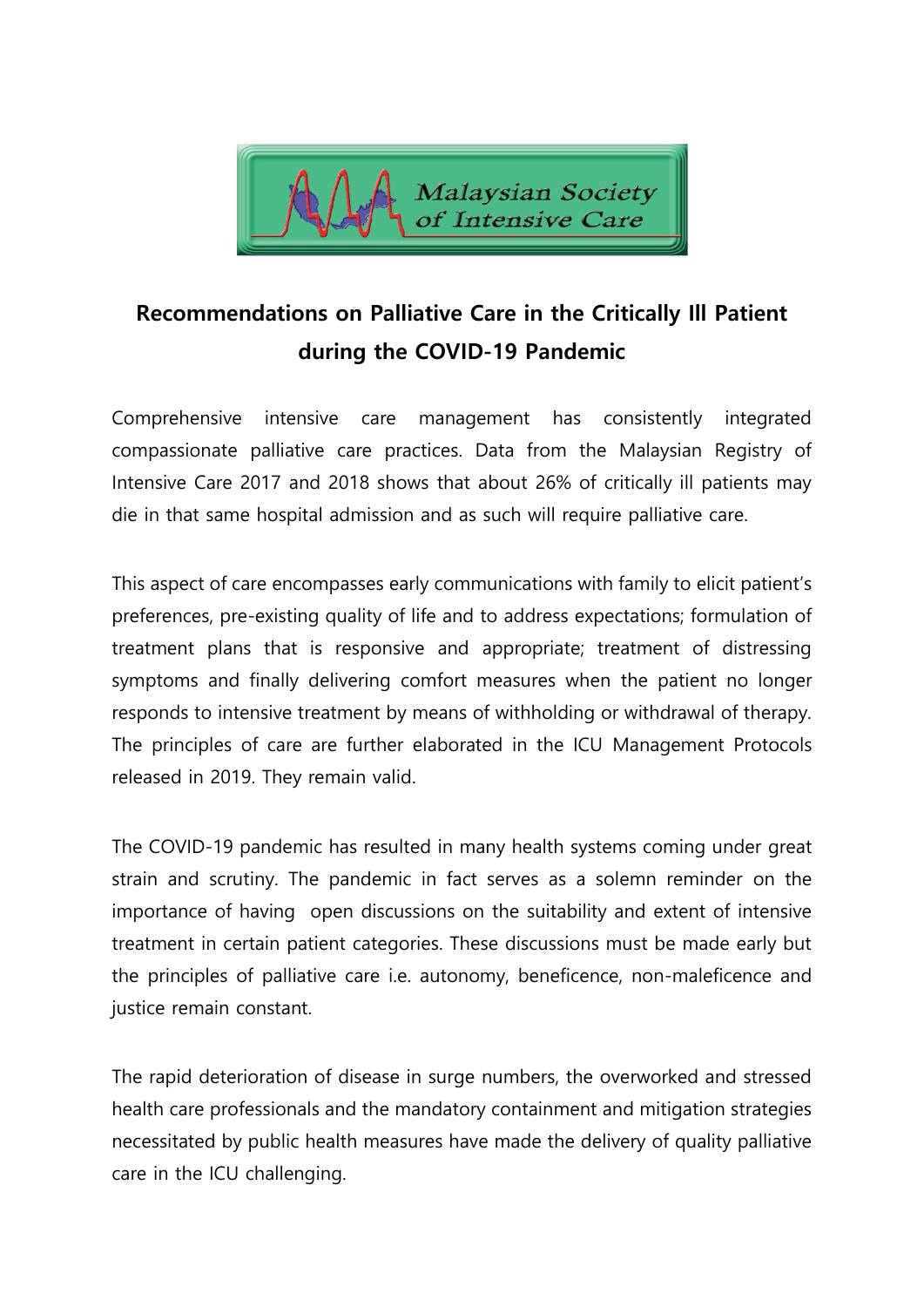## Considerations to be Addressed

Under this premise, some considerations must be addressed namely

- Difficulty in communication with the family and between the patient and his / her family.
- Isolation of the patient in a time when the family is most needed.
- Dealing with expectations, frustrations and mistrust by the family.
- High likelihood of complicated bereavement in families of the deceased.
- Distress of health care professionals caring for the terminally ill patient.

# Communication Difficulties

These unprecedented times of having to hold important discussions with families by phone often behind the impersonal PPE, without them seeing their hospitalised love ones is a potential for conflict and stress. Suggestions to overcome this include:

- First communication to be made as early as possible.
- Minimum once daily contact at a pre-specified time.
- Having dedicated staff caring for the patient to conduct the conversation.
- Having access to video calls where possible allowing families to see their loved ones. However, this may be too distressing for some families.
- Documentation of conversation.

# Isolation of Patient

Loneliness is distressing and disorientating for the patient. The families suffer anxiety from not being able to contact and converse with their loved ones. Consider allowing patients who are awake and communicative to have access to their own personal communication devices. Invite families to suggest ways to use various media (videos, audio recordings) to attend to the needs of the patient. Encourage video/phone calls to relevant people for spiritual and psychosocial support e.g. religious leaders.